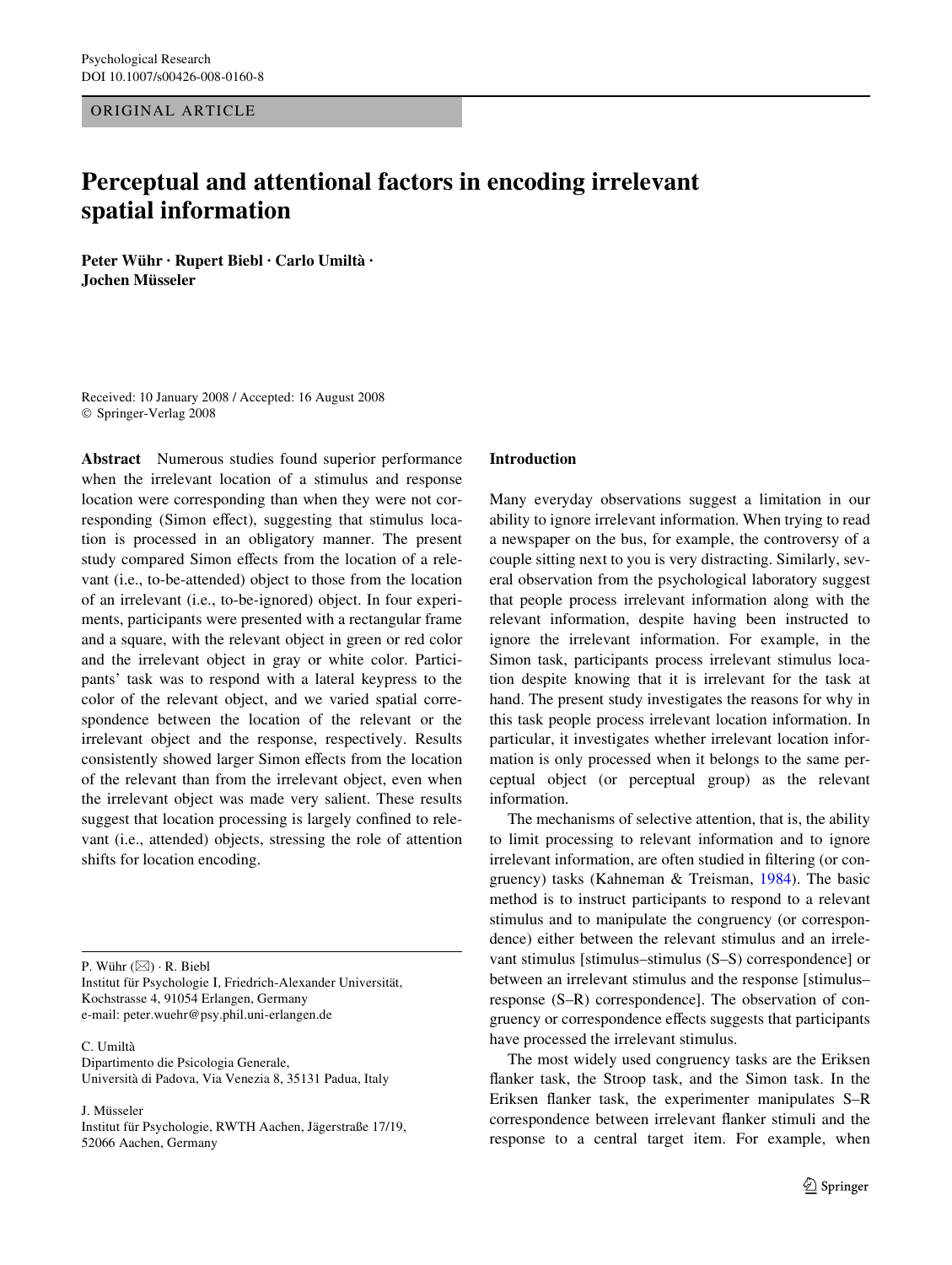participants are required to press a left key to the target letters 'A' and 'B', and a right key to the target letters 'C' and 'D', faster responses with corresponding conditions (e.g., ABA) than with noncorresponding conditions (e.g., DAD) demonstrate that participants processed the flanker stimuli up to the level of response selection (Eriksen, [1995,](#page-13-1) for a review). In the classic Stroop task (Stroop, [1935\)](#page-13-2), participants have to name the ink color of a color word. The typical observation is that color naming is much faster for congruent items (e.g., the word 'red' printed in red ink color) than for incongruent items (e.g., the word 'red' printed in blue ink color). The Stroop effect demonstrates that the meaning of a word is often processed, even when it is irrelevant for the task at hand, and participants are instructed to ignore it (MacLeod, [2005](#page-13-3), for a review). Finally, in the Simon task, the experimenter manipulates spatial S–R correspondence between the irrelevant location of a stimulus and the location of a response to a nonspatial stimulus feature. For example, participants may be required to press a left key to a green stimulus, and to press a right key to a red stimulus. The term Simon effect denotes the finding of faster responses to spatially corresponding stimuli (e.g., the green stimulus appearing at a left location) than to spatially noncorresponding stimuli (e.g., the green stimulus appearing at a right location). The effect demonstrates that the irrelevant location of a stimulus is processed although it is irrelevant for the task at hand, and participants are usually told to ignore it.

The effects of irrelevant information on performance are often attributed to automatic processing of the respective stimulus feature. For example, popular accounts propose two consecutive steps of automatic processing to explain the Simon effect. In a first step, the cognitive system automatically encodes the irrelevant location of the stimulus, and forms a spatial stimulus code. In a second step, the spatial stimulus code automatically activates a spatially corresponding response code (e.g., Hommel, [1997;](#page-13-4) Kornblum, Hasbroucq, & Osman, [1990;](#page-13-5) Zorzi & Umiltà, [1995\)](#page-13-6). Two mechanisms of spatial stimulus code formation have been proposed. The first mechanism involves a shift of spatial attention. In the usual Simon task, the onset of the imperative stimulus might trigger a shift of spatial attention from central fixation to the location of the imperative stimulus, and the direction of this attention shift might produce a spa-tial stimulus code (Nicoletti & Umiltà, [1994](#page-13-7); see Stoffer & Umiltà, [1997,](#page-13-8) for a review). Alternatively, the location of the imperative stimulus might also be encoded with regard to a salient reference object (e.g., the fixation point; referential-coding account, Hommel, [1993a](#page-13-9)).

Previous studies suggest that the processing of irrelevant stimuli in the Eriksen task, and the processing of irrelevant word meaning in the Stroop task is not strongly automatic, but depends upon whether the irrelevant stimulus belongs to the same perceptual object (or group) as the relevant stimulus. For example, Kramer and Jacobson [\(1991](#page-13-10)) demonstrated that flankers had much larger effects in the Eriksen task when they had the same color as the target than when they had a different color. Similarly, Wühr and Waszak [\(2003](#page-13-11)) showed that irrelevant color words had much larger effects in the Stroop task when the words were part of the relevant object, the color of which had to be named, than when the words were part of an irrelevant object. In other words, information that belongs to a relevant object, or that it is similar to the relevant object, is more likely to be processed than information that belongs to an irrelevant object or group.

It is less clear how belonging to the same object or to different objects affects the processing of irrelevant location information. Results from the so-called accessorystimulus version of the Simon task appear to suggest that the processing of irrelevant location information is highly automatic. In this version of the Simon task, the location of a laterally presented tone affects spatial responses to a centrally presented visual stimulus (e.g., Simon & Craft, [1970](#page-13-12)). In order to explain Simon effects in the accessorystimulus version of the Simon task, proponents of the attention-shift hypothesis might propose that the onset of a tone triggers a shift of visual or auditory attention to the location of the tone, which produces a spatial stimulus code that affects the selection of a spatial response to the visual stimulus. Alternatively, however, Simon effects in the accessory-stimulus version of the Simon task may result from the fact that the tone and the visual stimulus, which are presented simultaneously, are perceptually grouped together and perceived as a single object, which may affect the localization of the visual stimulus. Research on the so-called 'ventriloquism effect' demonstrates that participants mislocalize a visual stimulus in the direction of a tone presented simultaneously with the visual stimulus (e.g., Bertelson, Vroomen, & de Gelder, [2000](#page-12-0); see, Bertelson, [1999](#page-12-1), for a review). If ventriloquism plays a role in the accessory-stimulus version of the Simon task, correspondence effects in this task are not due to the automatic and independent localization of relevant and irrelevant stimuli, but to the effect of an irrelevant tone on localizing a relevant visual stimulus.

Interestingly, the two theories of spatial stimulus code formation appear to predict differences in the capacity for encoding the location of several visual stimuli. In particular, with regard to the attention-shift account, most researchers agree that attention can only attend to one location at a time (e.g., Cave & Bichot, [1999;](#page-13-13) Posner, [1980](#page-13-14); but see Castiello & Umiltà, [1992](#page-13-15)). Because in most situations attention should rather shift to the relevant stimulus than to an irrelevant stimulus, the attention-shift account predicts a higher probability to observe Simon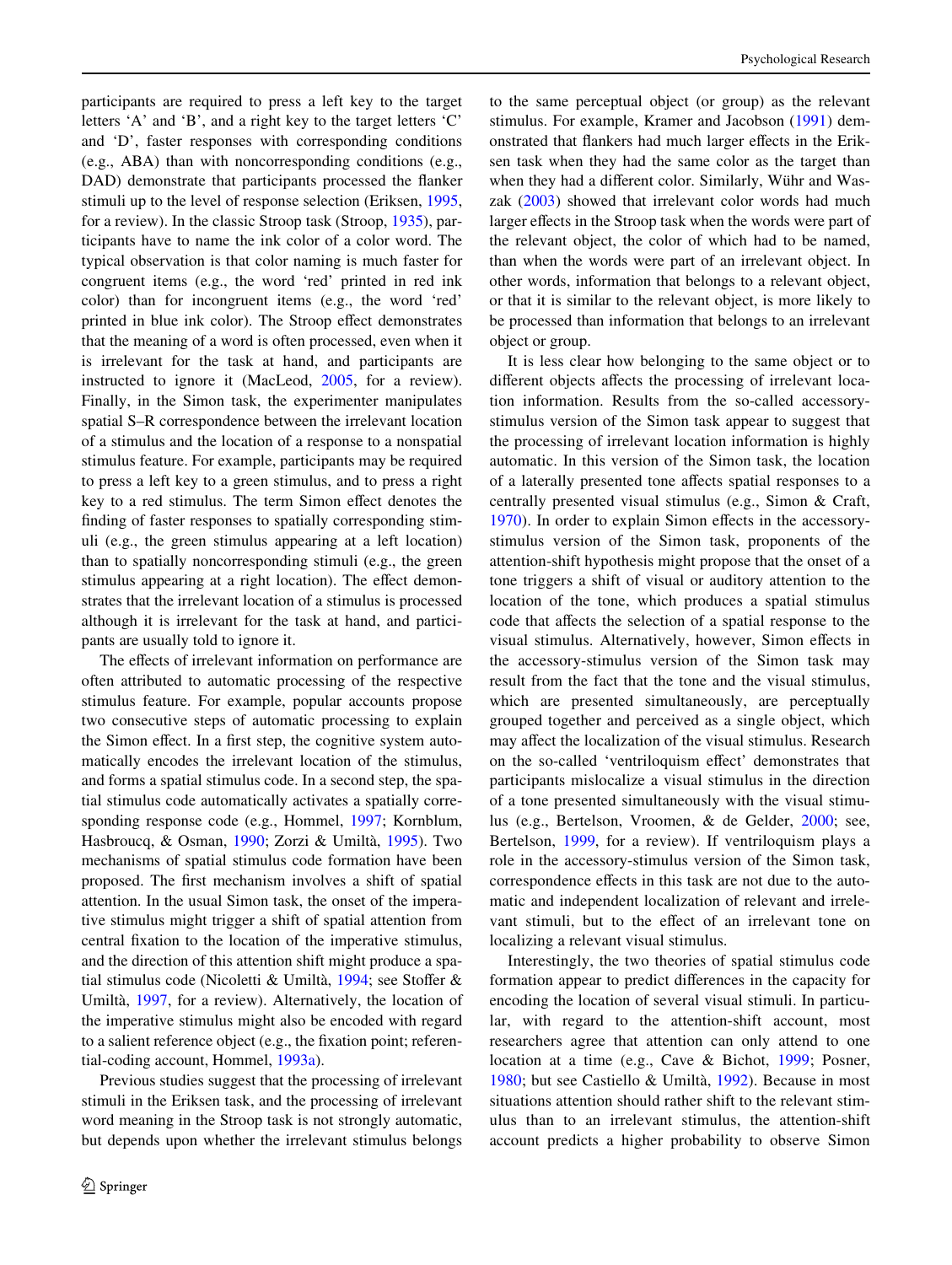effects from the location of the relevant stimulus than from the location of an irrelevant stimulus. The referential-coding account does not necessarily make the same prediction. On to this account, it should be possible to encode the location of a relevant object and the location of an irrelevant object simultaneously with regard to a common point of reference (i.e., the focus of attention). Moreover, it is also possible that both mechanisms work in parallel. In this case, both attention shifts and referential coding might encode the location of a relevant object, whereas only the referential-coding mechanism might encode the location of irrelevant objects while attention is focused on a relevant object.

The present study investigates the role of presenting the relevant nonspatial stimulus and the irrelevant spatial stimulus as features of the same object or as parts of the same perceptual group for the processing of the irrelevant location information. The purpose of this investigation was twofold. First, comparing the effects of encoding the location of a relevant object to the effects of encoding the location of an irrelevant object is informative with regard to the automaticity of location or position coding. If encoding the position of stimuli in the visual field was strongly automatic, the location of a relevant stimulus and the location of an irrelevant stimulus should be encoded and affect performance, that is, produce Simon effects. If, however, encoding the position of stimuli in the visual field was not (strongly) automatic, the location of a relevant (i.e., attended) visual stimulus should produce larger correspondence effects than the location of an irrelevant visual stimulus. The second, and related, purpose of the present study was to further investigate the two possible mechanisms for encoding stimulus position in the Simon task.

In each experiment of the present study participants were presented with two stimuli, a rectangle (i.e., frame) and a square (Fig. [1](#page-2-0)). In Experiments 1 and 2, the frame was always presented at screen center, while the location of the square varied horizontally. Either the frame or the square was presented in green or red color; the other stimulus was gray (Experiment 1) or white (Experiment 2). Participants' task was to press a left or right key in response to the green or red color of the relevant object. The question was whether the location of a relevant square and the location of an irrelevant square produce similar S–R correspondence effects or not. In Experiment 3, the square was always presented at screen center and the location of the frame, which always included the square, varied horizontally. This variation allowed evaluating predictions of the attention-shift and the referential-coding account. In Experiment 4, the irrelevant object temporarily preceded or followed the relevant object in order to assess the time course of processing irrelevant location information.



<span id="page-2-0"></span>**Fig. 1** Example of a stimulus–response configuration for each of the six experimental conditions in Experiment 1. The S–R mapping depicted in the present example is *green-left* and *red-right*. For simplicity, only responses to *green stimuli* are depicted. S–R correspondence refers to the relationship between the irrelevant location of the colored stimulus (i.e., the square in the same-object condition; the frame in the remaining conditions) and the location of the keypress response. A *black key* indicates the correct response key

# **Experiment 1**

Experiment 1 investigated whether the irrelevant location of a relevant object has larger effects on performance than the irrelevant location of an irrelevant object. In particular, we tested whether the location of a relevant object produces larger or similar Simon effects than the location of an irrelevant object.

There were three stimulus conditions in Experiment 1. In the same-object condition, participants responded to a colored square, which appeared inside a frame at a left or right location (Fig. [1,](#page-2-0) left column). In this condition, the relevant color stimulus and the irrelevant location stimulus were features of the same object. In the integrated-objects condition, participants responded to a colored frame, which contained a gray square at a left or at a right location (Fig. [1,](#page-2-0) central column). In this condition, the relevant color stimulus and the irrelevant location stimulus were features of the same group of objects. Finally, in the separated-objects condition, participants again responded to a colored frame, and a gray square appeared above or below the frame at a left or right location (Fig. [1](#page-2-0), right column). In this condition, the relevant color stimulus and the irrelevant location stimulus were features of different, though adjacent, objects.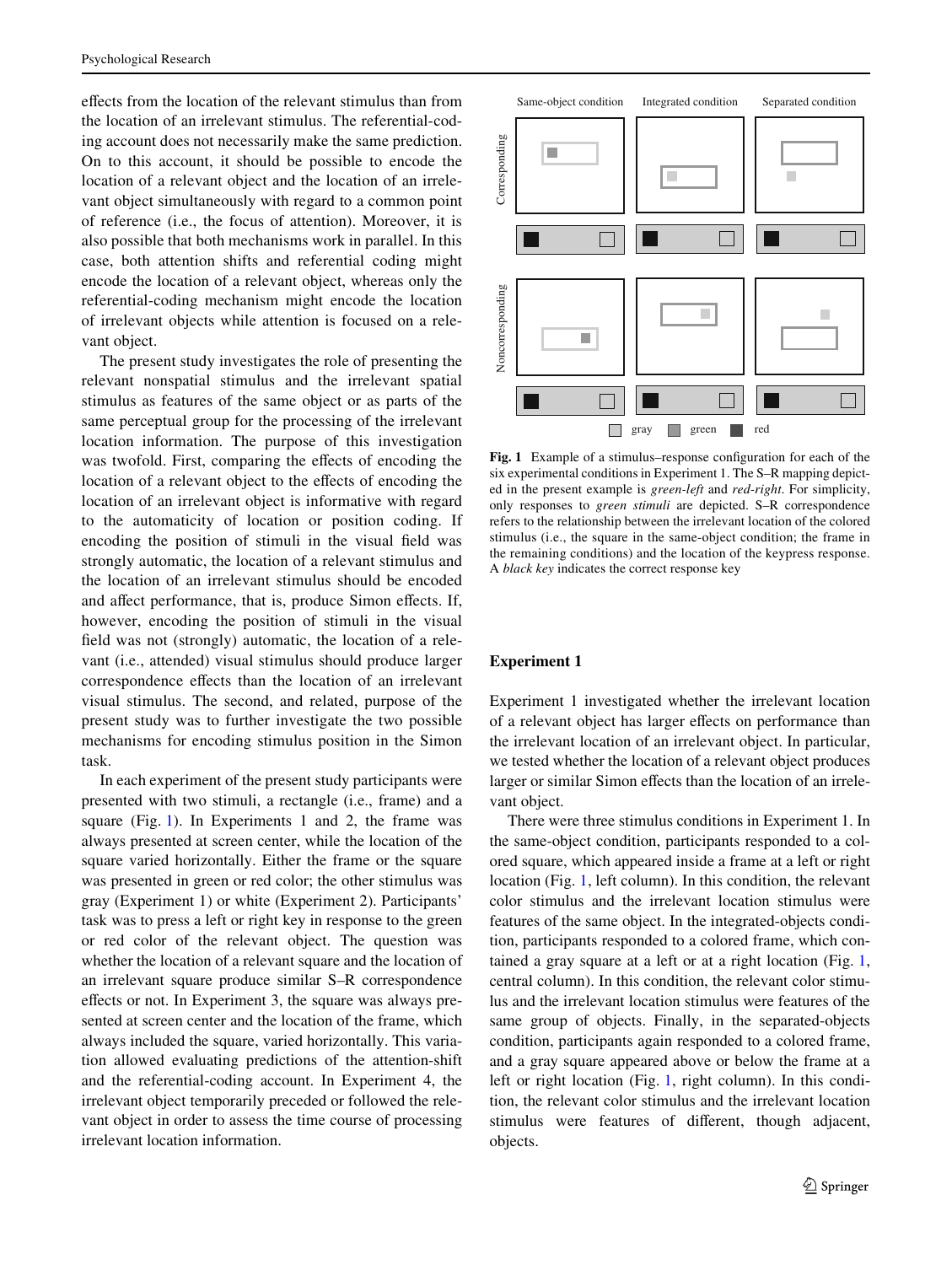The main question was whether the location of the square would produce similar or different Simon effects in the three conditions. Observing similar Simon effects would suggest that encoding the location of visual objects was highly automatic, without being much affected by task relevance. With regard to mechanisms, observing large Simon effects in the conditions with the frame as the relevant object would suggest that referential coding encoded the location of the irrelevant square because we can assume that spatial attention is preferentially directed onto the relevant frame. In contrast, observing larger Simon effects in the same-object condition than in the other conditions would suggest that task relevance modulates the encoding of object location. With regard to mechanisms, asymmetric effects might suggest that one mechanism preferentially encodes the location of the relevant object. Alternatively, asymmetric effects might also result from two mechanisms (i.e., attention shifts and referential coding) encoding the location of the relevant object, whereas only one mechanism (i.e., referential coding) locates the irrelevant object.

# Method

# *Participants*

Twenty-one volunteers (17 women) with a mean age of 22 years (range from 17 to 36 years) participated for payment (5 Euro) or course credit. Most of the participants in this and the following experiments were students at the Friedrich-Alexander Universität Erlangen, were naïve with respect to the purpose of the study and classified themselves as having normal (or corrected-to-normal) visual acuity.

## *Apparatus and stimuli*

The experiment took place in a dimly lit room. Participants sat in front of a 17-inch color monitor, which was placed on table, with unconstrained viewing distance of approximately 50 cm. A computer program, written with the ERTS software package (BeriSoft Inc., Frankfurt/Main) and implemented on an IBM-compatible computer, controlled the presentation of stimuli and the registration of responses. Participants responded by pressing the left or right control key on a standard computer keyboard with the left or right index finger, respectively.

The fixation point was a small  $'+$ , and it was always presented at screen center. The stimulus display consisted of an unfilled rectangle (frame) and a filled square. The frame measured 8.0° of width and 2.8° of height. The square measured 1.0° by 1.0° of visual angle. Either the frame or the square appeared in red or green color; the other stimulus appeared in gray. The two colors and the gray value were matched in luminance; the average luminance of the stimuli was  $11 \text{ cd/m}^2$  (gray = 11 cd/m<sup>2</sup>, green =  $10 \text{ cd/m}^2$ , red  $= 12$  cd/m<sup>2</sup>). The participants' task was to respond to the colored stimulus by pressing the left key to one color and the right key to the other color. The frame appeared either above or below the horizontal meridian of the computer screen, that is, either the lower or upper side of the frame was presented on the horizontal meridian of the screen. The square appeared either inside or outside the frame (i.e., either on the same or on the opposite side of the horizontal meridian as the frame), and it appeared either to the left or to the right of the vertical meridian of the computer screen. At each location, the distance between the inner edge of the square and the vertical meridian of the screen was approximately  $2.3^{\circ}$ .

There were three basic stimulus configurations. First, a green or red square appeared inside the gray frame, which was randomly presented above or below the horizontal meridian (Fig. [1,](#page-2-0) left column). This was the same-object condition in which relevant color and irrelevant location information were bound to the same object (i.e., the square) Second, a gray square appeared inside the green or red frame, which was presented above or below the horizontal meridian (Fig. [1](#page-2-0), central column). This was the integratedobjects condition because the stimulus that carried the relevant color information contained the stimulus that carried the irrelevant location information. Finally, a gray square appeared outside the green or red frame, at opposite sides of the horizontal meridian (Fig. [1,](#page-2-0) right column). This was the separate-objects condition because the relevant color information and the irrelevant location information were conveyed by different objects at different locations. All visual stimuli were presented on a black background.

# *Procedure*

At the beginning of the experiment, the instructions appeared on the screen and informed participants about the stimulus conditions and the task. Then there was a practice period of 24 trials. In the experimental phase, participants worked through 10 blocks of 24 trials each. There were two additional warm-up trials at the beginning of each block, which were not recorded.

A typical trial contained the following sequence of events. After a blank screen for 500 ms, the fixation point was presented at screen center for 500 ms. Then the stimulus display appeared for 500 ms, followed by another blank period of 500 ms. Response registration and reaction time (RT) measurement started with the onset of the stimulus display and lasted for 1,000 ms. Participants were instructed to respond to the color of either the square or the frame by pressing the left or right key as quickly as possible. Half of the participants pressed the left key to the green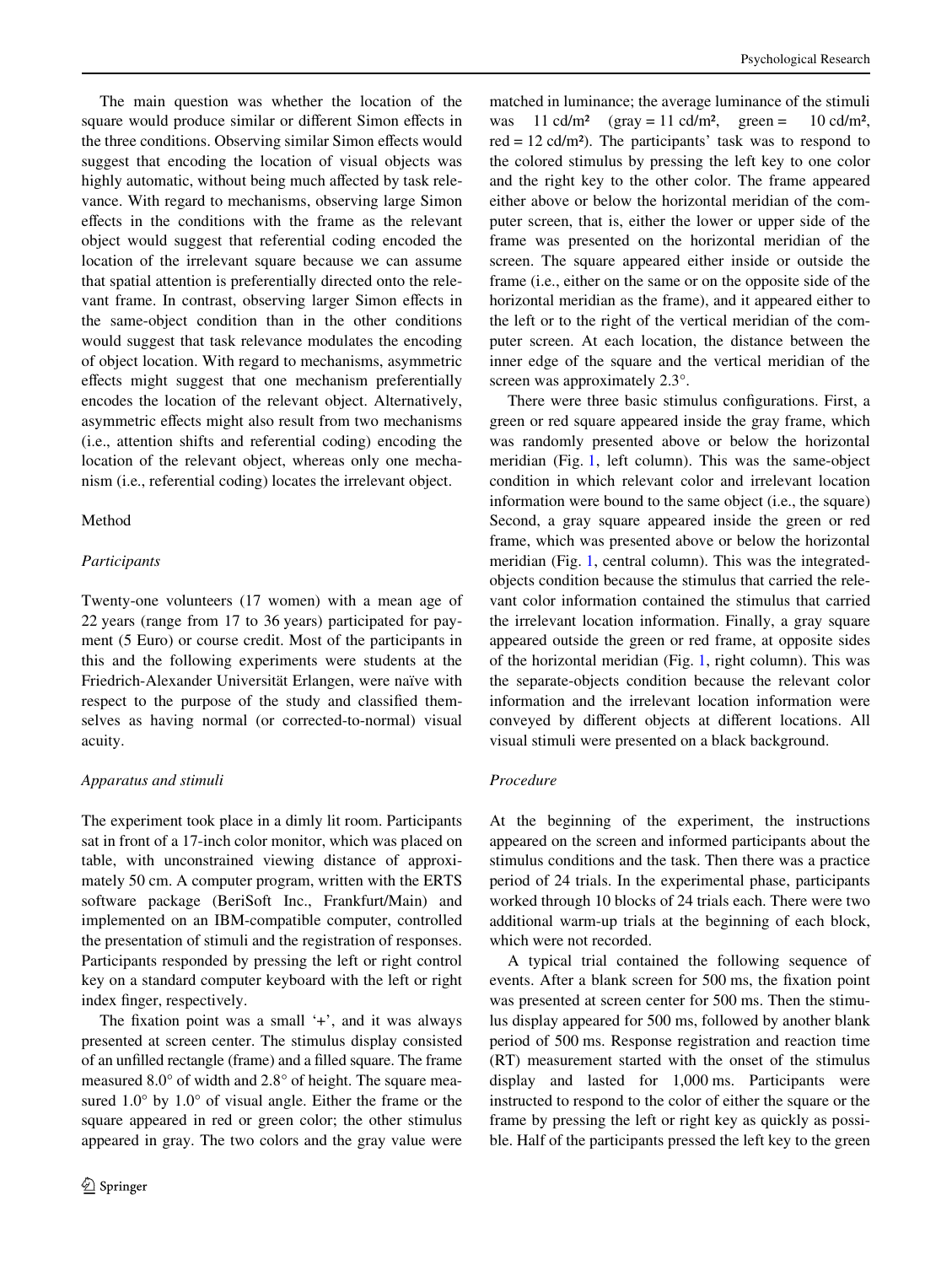stimulus and the right key to the red stimulus; the other half responded with the opposite mapping. When a participant pressed the wrong key, or did not respond within one-second, a corresponding error message was shown on the screen for one-second. The whole session typically lasted about 15 min.

#### *Design*

The experiment had a  $3 \times 2$  within-subjects design. The first variable was stimulus configuration, which had three levels (same-object condition, integrated-objects condition, and separate-objects condition, cf. Fig. [1\)](#page-2-0). The second variable was spatial S–R correspondence, which had two levels. The irrelevant location of the square was either corresponding or noncorresponding to the location of the response to stimulus color. In each block, participants were presented with each combination of two colors (green vs. red), two frame positions (above or below the horizontal meridian), two square locations (to the left or right of the vertical meridian), and three stimulus configurations in random order.

## Results

For this and the following experiments, median RT values were computed for each participant and condition. These values entered as dependent variable in analyses of variances (ANOVA). Additionally, *t* tests with an alpha level set to 0.05 were used for planned comparisons. Figure [2](#page-4-0) shows the RT medians of correct responses for the six experimental conditions used in Experiment 1.

#### *Response times*

Median RTs of correct responses were subjected to a twofactorial ANOVA with stimulus configuration and spatial



<span id="page-4-0"></span>**Fig. 2** Median RTs observed in Experiment 1. *Error bars* indicate standard errors between participants  $(N = 21)$ 

S–R correspondence as within-subjects variables. There was a significant main effect of the stimulus configuration,  $F(2, 40) = 55.17$ , MSE = 208.88,  $p < .001$ , indicating longer RTs for the same-object condition  $(M = 417 \text{ ms})$ compared with the integrated-objects condition  $(M = 388 \text{ ms})$ and to the separate-objects condition  $(M = 388 \text{ ms})$ . There was also a significant main effect of spatial S–R correspondence,  $F(1, 20) = 30.11$ ,  $MSE = 224.53$ ,  $p < .001$ , demonstrating shorter RTs for spatially corresponding than for spatially noncorresponding conditions (390 vs. 405 ms). Finally, and most important, the two-way interaction was also significant,  $F(2, 40) = 12.50$ ,  $MSE = 230.10$ ,  $p < .001$ , indicating different effects of spatial S–R correspondence for the three stimulus configurations. In fact, two-tailed *t* tests revealed a significant Simon effect only for the sameobject condition [difference (diff.) = 34 ms),  $t(20) = 6.33$ ,  $p < .001$ . In contrast, there was neither a Simon effect in the integrated-objects condition (diff.  $= 5$  ms),  $t(20) = 1.19$ ,  $p = 0.25$ , nor in the separate-objects condition, (diff. = 5 ms),  $t(20) = 1.19, p = .25.$ 

## *Error percentages*

An ANOVA on error percentages revealed a similar pattern of results as for RTs. First, a significant main effect of the stimulus configuration,  $F(2, 40) = 22.97$ , MSE = 8.74, *p* < .001, demonstrated more errors for the same-object condition  $(M = 6.33\%)$  compared with the integratedobjects condition  $(M = 2.3\%)$  and to the separate-objects condition  $(M = 2.8\%)$ . Second, a significant main effect of spatial S–R correspondence,  $F(1, 20) = 37.26$ , MSE = 6.58, *p* < .001, indicated fewer errors for spatially corresponding than for spatially noncorresponding conditions (2.4 vs. 5.2%). Third, a significant two-way interaction,  $F(2, 40) = 28.61$ , MSE = 5.91,  $p < .001$ , indicated the selective occurrence of a Simon effect in error percentages for the same-object condition (diff.  $= 7.4\%$ ),  $t(20) = 6.85$ ,  $p < .001$ . There was neither an effect of S–R correspondence in the integrated-objects condition (diff.  $= 0.6\%$ ),  $t(20) = 1.21$ ,  $p = .24$ , nor in the separate-objects condition,  $(diff. = 0.4\%), t(20) = 0.61, p = .55.$ 

## Discussion

In Experiment 1, the irrelevant location of a relevant object produced substantial Simon effects  $(34 \text{ ms}, p < .001 \text{ in the})$ same-object condition), whereas the location of an irrelevant object had no reliable effects on performance (non-significant Simon effects of 5 ms in both condition). These observations suggest that while observers encode the location of a task-relevant object, they do not regularly encode the location of irrelevant objects that are spatially close to the relevant object. Experiment 2 investigates whether and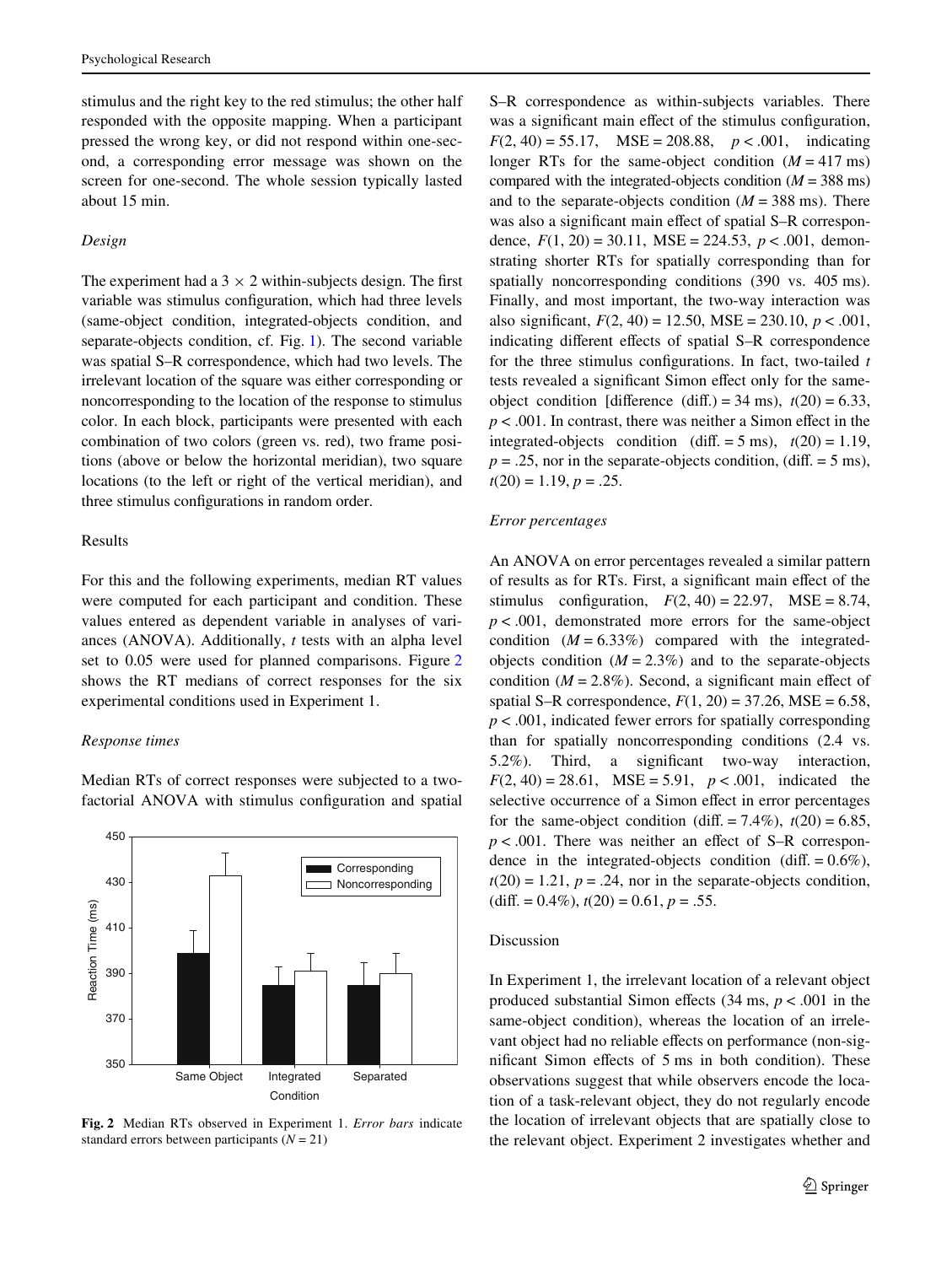how increasing perceptual saliency of the irrelevant object increases its effect on performance.

# **Experiment 2**

In Experiment 1, the location of a relevant square produced substantial Simon effects, whereas the location of an irrelevant square had negligible effects. One might argue, however, that participants did not process the location of the irrelevant square because it was less salient than the frame. In fact, we had attempted to make the square and the frame equally salient by matching the luminance of the different colors. However, the frame was larger than the square (i.e., the frame covered a larger area than the square), and the frame was more often the target than the square in Experiment 1. Both smaller size and lower relevance might have decreased the probability of processing the square when irrelevant. Therefore, Experiment 2 investigated whether the location of an irrelevant square would produce larger Simon effects when perceptual salience of the irrelevant square was increased. To achieve that, we presented the irrelevant object in white rather than in gray.

#### Method

# *Participants*

Twenty new volunteers (16 women) with a mean age of 24 years (range from 20 to 35 years) participated for payment (5 Euro) or course credit.

## *Apparatus and stimuli*

The apparatus and stimuli were the same as in Experiment 1. The only exception was that the uncolored stimulus was shown in white (luminance  $= 60$  cd/m<sup>2</sup>) rather than in gray. As a result, the irrelevant stimulus (i.e., the frame in the same-objects condition, the square in the integrated-objects and in the separate-objects conditions) was much more salient in Experiment 2 than in Experiment 1.

# *Procedure*

The procedure and design were the same as in Experiment 1.

# Results

#### *Response times*

Figure [3](#page-5-0) shows the median RTs of correct responses in the six experimental conditions in Experiment 2. Median RTs



<span id="page-5-0"></span>**Fig. 3** Median RTs observed in Experiment 2. *Error bars* indicate

of correct responses were subjected to a two-factorial ANOVA with stimulus configuration and spatial  $S-R$  correspondence as within-subjects variables. The main effect of stimulus configuration was significant,  $F(2, 38) = 50.11$ ,  $MSE = 243.31$ ,  $p < .001$ , indicating longer RTs for the same-object condition  $(M = 423 \text{ ms})$  compared to the integrated-objects condition  $(M = 391 \text{ ms})$  and to the separateobjects condition  $(M = 394 \text{ ms})$ . The main effect of spatial S–R correspondence was also significant,  $F(1, 19) = 33.22$ ,  $MSE = 325.98$ ,  $p < .001$ , demonstrating shorter RTs for spatially corresponding than for spatially noncorresponding conditions (393 vs. 412 ms). Finally, and most important, the two-way interaction was also significant,  $F(2, 38) = 17.44$ , MSE = 92.78,  $p < .001$ , indicating different Simon effects for the three configurations.

Planned comparisons (two-tailed  $t$  tests) revealed significant Simon effects for all three conditions. There was a 33ms Simon effect for the same-object condition,  $t(19) = 7.11$ ,  $p < .001$ , a 15-ms Simon effect for the integrated-objects condition,  $t(19) = 3.62$ ,  $p < .01$ , and a 9-ms Simon effect for the separate-objects condition,  $t(19) = 2.52$ ,  $p < .05$ . Further comparisons revealed that the Simon effect was larger for the same-object condition than for the integratedobjects condition,  $t(19) = 3.64$ ,  $p < .01$ , and for the separate-objects condition,  $t(19) = 6.31$ ,  $p < .001$ , respectively. The latter two conditions did not differ,  $t(19) = 1.50$ ,  $p = .15$ .

## *Error percentages*

An ANOVA on error percentages revealed a similar pattern of results as for RTs. First, a significant main effect of stimulus configuration,  $F(2, 38) = 23.52$ ,  $MSE = 7.95$ ,  $p < .001$ , demonstrated more errors for the same-object condition  $(M = 6.7\%)$  compared to the integrated-objects condition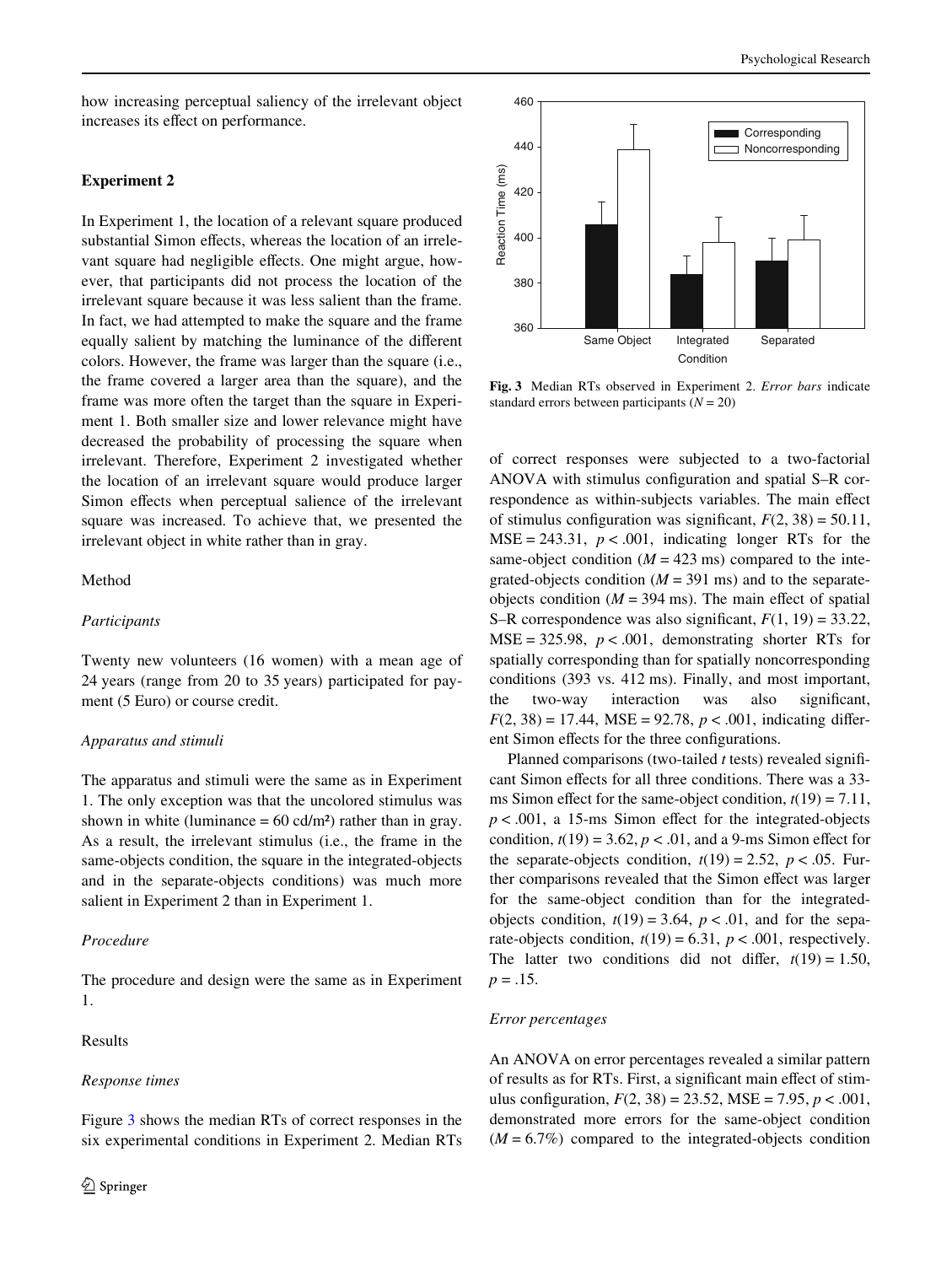$(M = 2.8\%)$  and to the separate-objects condition  $(M = 1.8\%)$  $3.1\%$ ). Second, a significant main effect of spatial S–R correspondence,  $F(1, 19) = 18.55$ ,  $MSE = 20.98$ ,  $p < .001$ , indicated fewer errors for spatially corresponding than for spatially noncorresponding conditions  $(2.4 \text{ vs. } 6.0\%)$ . Third, a significant two-way interaction,  $F(2, 38) = 3.62$ ,  $MSE = 11.84$ ,  $p < .05$ , revealed that Simon effects in error percentages varied across stimulus configurations.

Planned comparisons (two-tailed  $t$  tests) revealed significant Simon effects for the same-object condition (diff. = 5.9%),  $t(19) = 3.75$ ,  $p < .01$ , for the integratedobjects condition (diff. = 1.9%),  $t(19) = 2.22$ ,  $p < .05$ , and for the separate-objects condition (diff.  $= 3.0\%$ ),  $t(19) = 2.69$ ,  $p < .05$ . Further comparisons revealed that the Simon effect was larger for the same-object condition than for the integrated-objects condition,  $t(19) = 2.55$ ,  $p < .05$ , but similar to the Simon effect for the separate-objects condition,  $t(19) = 1.56$ ,  $p = .13$ . The latter conditions did not differ, too,  $t(19) = 1.03$ ,  $p = .32$ .

#### Discussion

The results of Experiment 2 basically replicated those of Experiment 1, although the higher perceptual saliency of the irrelevant objects increased the likelihood of processing these objects in Experiment 2. Again, the irrelevant location of a relevant object produced substantial Simon effects  $(33 \text{ ms}, p < .001, \text{ in the same-object condition})$ , whereas the location of an irrelevant object had smaller effects on performance (15 ms,  $p < .01$ , in the integrated-objects condition;  $9 \text{ ms}, p < .05$ , in the separated-objects condition). These observations again suggest that while observers regularly encode the location of a task-relevant object, they do not regularly encode the location of an irrelevant object even when the irrelevant object is perceptually more salient than the relevant one.

With regard to possible mechanisms for location coding, the results of Experiments 1 and 2 are consistent with the attention-shift account (e.g., Stoffer & Umiltà, [1997](#page-13-8)). Participants most likely performed spatial-attention shifts to the relevant square in the same-object condition, but participants did not have to shift attention to the relevant frame in the remaining condition because the frame appeared at a central location. Hence, the presence of attention shifts in the same-object condition and their absence in the remaining condition is consistent with the pattern of Simon effects. Moreover, the attention-shift account may even explain the (reduced) Simon effects in the integrated-objects condition by assuming that attention was sometimes diverted to the irrelevant square due to its high perceptual saliency. In contrast, the results are less consistent with the referential-coding account because there is no a priori reason for why there should be a limit in encoding the location of multiple objects simultaneously. Experiment 3 compares the role of attention shifts and referential coding for the encoding of object location more directly.

# **Experiment 3**

Experiment 3 investigated more directly the relative contribution of spatial-attention shifts and referential coding for encoding the location of relevant and irrelevant objects. Therefore, displays were used in which the two mechanisms should produce different spatial codes for the relevant object and for the irrelevant object. As a result, the direction and size of Simon effects observed in the different conditions should inform us about which mechanism produced the stronger location code for the respective object.

There were three conditions in Experiment 3. In the square-relevant condition, participants responded to a colored square that now appeared at fixation, surrounded by a frame that was shifted either to the left or to the right of fixation (Fig.  $4$ , left column). Importantly, in this condition, attention shifts should not produce a left/right code for the relevant square (or produce a neutral code), whereas the referential-coding system should encode the relative location of the relevant square in the frame. The direction and size of Simon effects in this condition should be informative with regard to the relative importance of attention shifts and referential coding for encoding the location of objects. Three outcomes are possible. If the relative location of the square within the frame produced a Simon effect, this would provide support for the referential-coding system. If the absolute location of the frame on the screen produced a Simon effect, suggesting that attention was drawn towards the center of the frame, this would provide support for attention shifts. If, however, no Simon effects were observed, two explanations were possible. The absence of Simon effects could either indicate that neither mechanism was active, or that both mechanisms produced opposite codes of equal strength.

In the frame-relevant condition, participants responded to the colored frame that appeared at the left or right loca-tion and included a white square at fixation (Fig. [4,](#page-7-0) central column). In this condition, attention shifts and referential coding should produce similar codes for the relevant frame. The question with regard to the frame-relevant condition was whether the presence of the irrelevant square would affect location coding of the relevant frame at all. To assess the effects of the irrelevant square, performance in the frame-relevant condition was compared to performance in a frame-only condition (Fig. [4](#page-7-0), right column). If anything, processing of the irrelevant square should reduce any Simon effects with regard to the location of the relevant frame for at least two reasons. First, the presence of the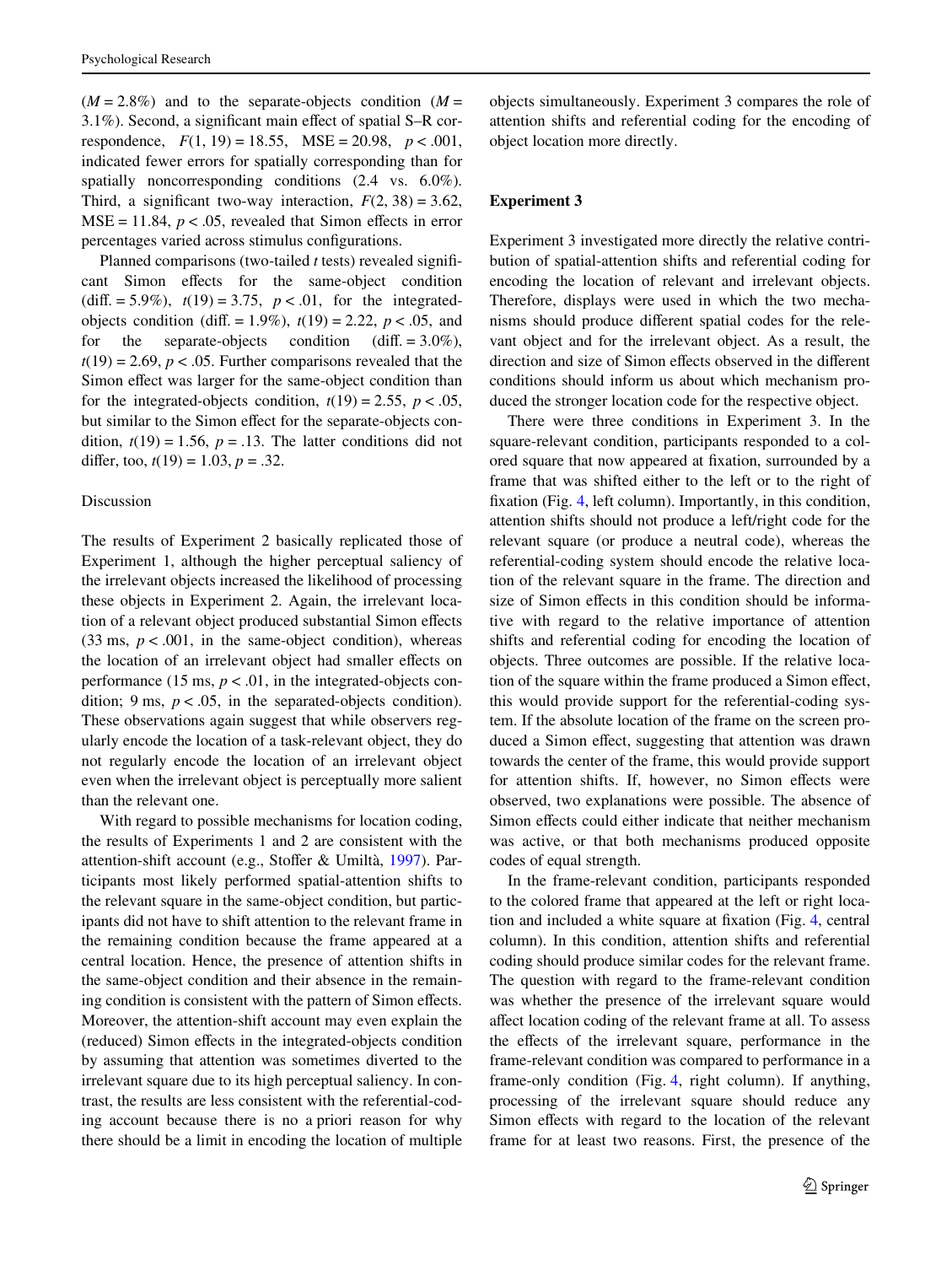

<span id="page-7-0"></span>**Fig. 4** Example of a stimulus–response configuration for each of the six experimental conditions in experiment. The S–R mapping depicted in the present example is *green-left* and *red-right*. For simplicity, only responses to *green stimuli* are depicted. S–R correspondence refers to the relationship between the irrelevant location of the colored stimulus (i.e., the square in the square/frame condition; the frame in the remaining conditions) and the location of the keypress response. A *black key* indicates the correct response key

irrelevant square might interfere with attention shifts towards the center of the frame. Second, referential coding might produce a code for the irrelevant square that counteracts the effect of the location code for the frame because the two objects have opposite (relative) locations.

# Method

# *Participants*

Seventeen new volunteers (14 women) with a mean age of 24 years (range from 20 to 28 years) participated for payment (5 Euro) or course credit.

#### *Apparatus and stimuli*

The apparatus and stimuli were the same as in Experiment 2, except for the fact that the square and the frame were presented at different locations. In particular, the square was always presented at screen center. In contrast, the position of the frame was shifted to the left or to the right, but the frame always included the screen center. There were three basic stimulus configurations in Experiment 3 (Fig. [4\)](#page-7-0). In the square-relevant condition, a green or red square appeared at screen center, framed by a white rectangle that was shifted to the left or to the right of the center (Fig. [4,](#page-7-0) left column). In the frame-relevant condition a white square appeared at screen center, framed by a green or red rectangle that was shifted to the left or right of the center (Fig. [4,](#page-7-0) central column). In the frame-only condition, a red or green frame appeared alone at the left or right position (Fig. [4,](#page-7-0) right column).

#### *Procedure*

At the beginning of the experiment, the instructions appeared on the screen and informed participants about the stimulus conditions and the task. Then there was a practice period of 36 trials. In the experimental phase, participants worked through 10 blocks of 36 trials each. There were two additional warm-up trials at the beginning of each block, which were not recorded. A complete session lasted about 15 min. The sequence of events in a typical trial was the same as in Experiment 2.

# *Design*

The experiment had a  $3 \times 2$  within-subjects design. The first variable was stimulus configuration, which had three levels (i.e., square-relevant condition, frame-relevant condition, frame-only condition; see Fig. [4\)](#page-7-0). The second variable was S–R correspondence, which referred to the spatial correspondence between the relevant stimulus and the response. In the square-relevant condition, the relative location of the colored square within the frame was corresponding or noncorresponding to response location. In the frame-relevant condition and in the frame-only condition, the location of the colored frame was corresponding or noncorresponding to the location of the response. Each combination of the different levels of the three experimental variables was presented in random order to the participants.

#### Results

#### *Response times*

Figure [5](#page-8-0) shows the median RTs of correct responses for the 6 experimental conditions in Experiment 3. Median RTs of correct responses were subjected to a two-factorial ANOVA with stimulus configuration and S–R correspondence as within-subjects variables. The main effect of stimulus configuration was significant,  $F(2, 32) = 35.71$ ,  $MSE = 92.32$ ,  $p < .001$ , indicating longer RTs for the square-relevant condition  $(M = 392 \text{ ms})$  compared to the frame-relevant condition  $(M = 377 \text{ ms})$  and to the frameonly condition ( $M = 374$  ms). The significant main effect of S–R correspondence, *F*(1, 16) = 30.70, MSE = 92.11,  $p < .001$ , was further qualified by a significant two-way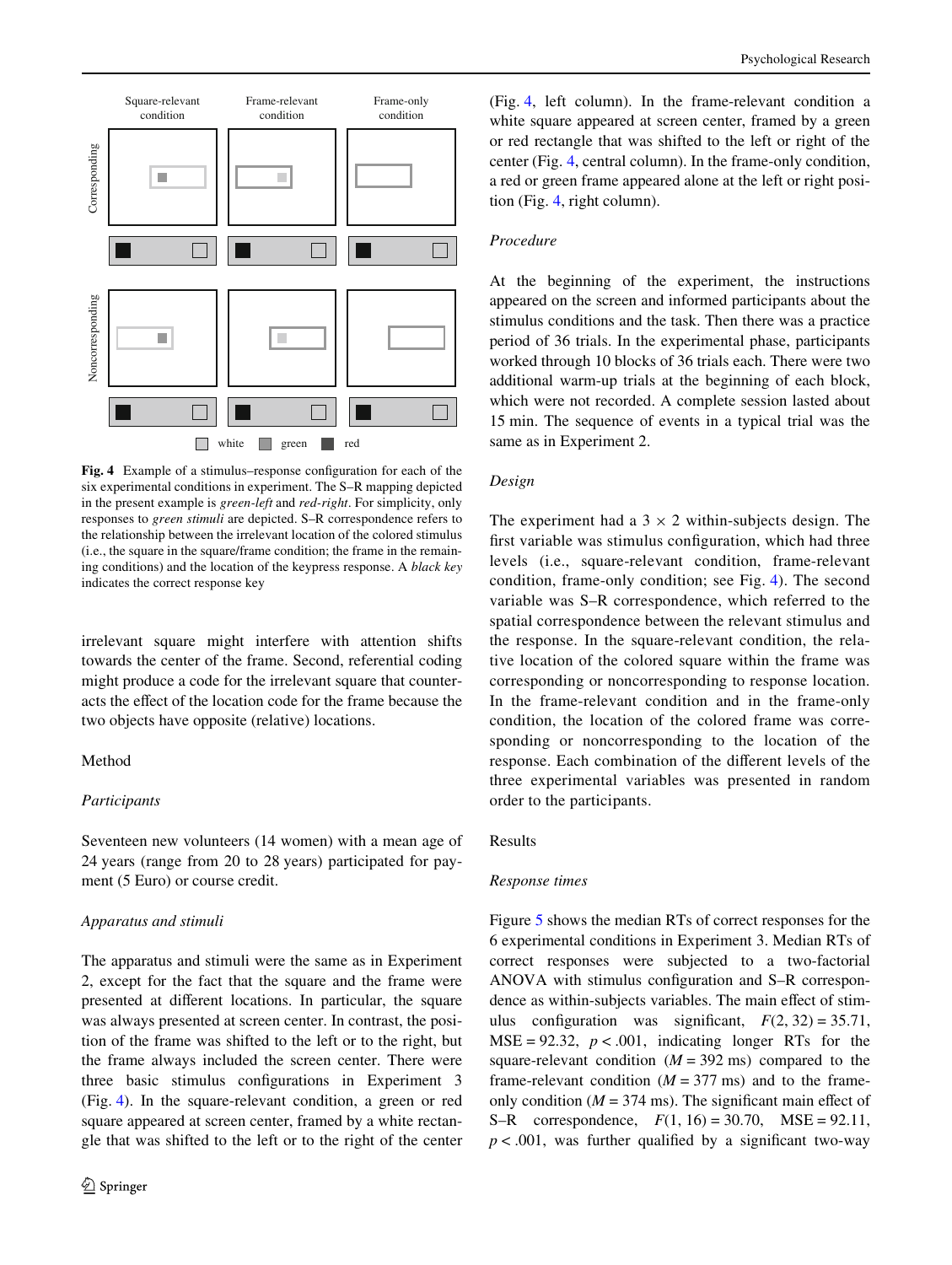

<span id="page-8-0"></span>**Fig. 5** Median RTs observed in Experiment 3. *Error bars* indicate standard errors between participants  $(N = 17)$ 

interaction,  $F(2, 32) = 25.08$ , MSE = 122.18,  $p < .001$ . The interaction referred to the observation of an inverted Simon effect for the square-relevant condition, compared to normal Simon effects for the frame-relevant and the frameonly conditions (Fig. [5](#page-8-0)). When the square was the relevant object, participants were faster with noncorresponding conditions  $(M = 386 \text{ ms})$  than with corresponding conditions  $(M = 398 \text{ ms})$ ,  $t(16) = 3.38$ ,  $p < .01$ . In contrast, in the frame-relevant condition, participants were faster with corresponding conditions  $(M = 367 \text{ ms})$  than with noncorresponding conditions  $(M = 386 \text{ ms})$ ,  $t(16) = 5.88$ ,  $p < .001$ . Similarly, in the frame-only condition, participants were also faster with corresponding conditions  $(M = 362 \text{ ms})$ than with noncorresponding conditions  $(M = 386 \text{ ms})$ ,  $t(16) = 5.59$ ,  $p < .001$ . Finally, the Simon effects in the frame-relevant condition (diff.  $= 19$  ms) and in the frameonly condition (diff.  $= 24$  ms) did not differ,  $t(16) = 1.43$ ,  $p = .17$ .

## *Error percentages*

Error percentages were subjected to a two-factorial ANOVA with stimulus configuration and S–R correspondence as within-subjects variables. The main effect of stimulus configuration was not significant  $(F < 1)$ . Similar to the RT analysis, however, there was a significant main effect of S–R correspondence,  $F(1, 16) = 7.36$ , MSE = 7.14,  $p < .05$ , which was further qualified by a significant twoway interaction, *F*(2, 32) = 5.28, MSE = 7.97, *p* < .05. The interaction referred to the selective occurrence of a significant Simon effect for the frame-relevant condition. Please note, however, that the numerical error pattern was compatible with the RT results. In fact, when the square was the relevant object, the error percentage was higher with corresponding  $(M = 4.2\%)$  than with noncorresponding conditions  $(M = 3.3\%)$ ,  $t(16) = 1.14$ ,  $p = .27$ . In the framerelevant condition, the error percentage was lower with corresponding  $(M = 1.6\%)$  than with noncorresponding conditions  $(M = 5.1\%)$ ,  $t(16) = 5.46$ ,  $p < .001$ . Finally, in the frame-only condition, the error percentage was numerically lower with corresponding  $(M = 2.2\%)$  than with noncorresponding conditions ( $M = 3.8\%$ ),  $t(16) = 1.28$ ,  $p = .22$ .

# Discussion

Experiment 3 produced two main results. First, when participants responded to the colored square presented at fixation and surrounded by a frame, the direction of the Simon effect was inconsistent with the relative location of the square within the frame, but the Simon effect was consistent with the absolute location of the irrelevant frame on the screen. This result suggests that attention shifts were more important than referential coding for producing spatial codes in this condition. In particular, because the square was presented at fixation, attention shifts should not produce a lateral code for that stimulus. The fact that the absolute location of the irrelevant frame produced a Simon effect suggests that attention was drawn from the screen center towards the center of the frame, producing a Simon effect. The results are not consistent with the referentialcoding account. The reason is that when the referential-coding system encodes the absolute location of the irrelevant frame, it should also encode the relative location of the relevant square within the frame. Because the code for the relevant object should be at least as strong as the code for the irrelevant object, the referential-coding account cannot explain why the location of the irrelevant frame had more impact than the location of the relevant square within the frame.

The second main result was obtained in the frame-relevant and frame-only conditions. In particular, when participants responded to the colored frame, the location of the frame on the screen produced a Simon effect. Moreover, presenting an irrelevant square inside the frame at a relative location that was incongruent to the location of the frame did not significantly affect the Simon effect of frame location. These results again appear to be more consistent with the attention-shift account than with referential coding. The attention-shift account explains the results in assuming that, regardless of whether a square was presented at fixation or not, spatial attention was pulled towards the center of the relevant frame, and the resulting spatial code produced a Simon effect. In contrast, the referential-coding account has more difficulties to explain the results. In particular, when the referential-coding system was active and encoded the absolute location of the frame, it is difficult to see why it did not also encode the relative location of the square. In summary, the results of Experiment 3 suggest that attention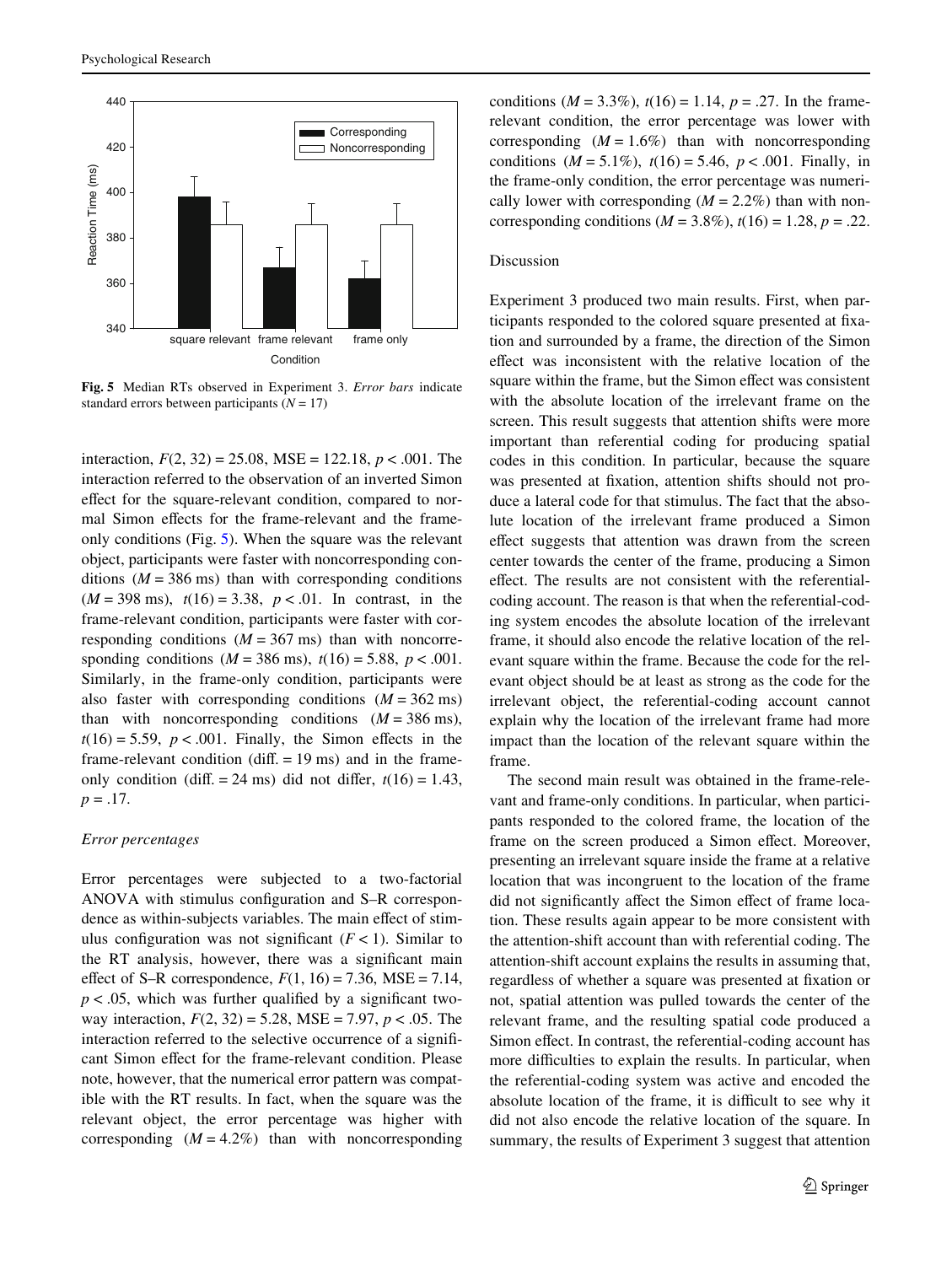shifts are more important for encoding the task-irrelevant location of an object than are referential-coding processes.

# **Experiment 4**

Experiment 4 explored the limits for encoding the location of irrelevant objects. Participants always responded to the color of a frame that appeared at screen center and that was tilted to the left or to the right (Fig. [6\)](#page-9-0). The irrelevant object was a white diamond that appeared inside (integrated condition), or outside (separated condition) the frame. We varied spatial S–R correspondence between the horizontal location of the irrelevant diamond and the location of the response to the frame. Moreover, we manipulated the asynchrony (SOA) between the onset of the irrelevant location information and the onset of the relevant color information. Therefore the frame always appeared first on the screen in gray color, and subsequently changed its color to red or green. The onset of the irrelevant diamond was varied with



<span id="page-9-0"></span>Fig. 6 Example of stimulus–response configurations with simultaneous onset of the irrelevant diamond and the relevant frame in Experiment 4. The S–R mapping depicted in the present example is *greenleft* and *red-right*. For simplicity, only responses to *green stimuli* are depicted. S–R correspondence refers to the relationship between the horizontal location of the irrelevant diamond and the location of the

regard to the color change of the frame. The diamond preceded color onset by 150 ms ( $SOA = -150$  ms), or the diamond appeared simultaneously with color onset  $(SOA = 0 \text{ ms})$ , or the diamond followed color onset by  $150 \text{ ms}$  (SOA =  $150 \text{ ms}$ ).

Three features of the design were expected to increase the likelihood of the irrelevant object being processed. First, the white diamond was brighter than the colored frame. Second, the unique onset of the diamond should increase its power for attracting attention. Third, temporal uncertainty about the onset of the diamond might also increase its chances for being processed. At the same time, varying the SOA between the onset of the diamond and the onset of the relevant color stimulus provides a means for assessing the time course of location processing. In particular, the irrelevant object might have the largest impact when appearing simultaneously with the color stimulus. When the diamond precedes the color stimulus, the stimulus-location code may decay to some degree until the color stimulus arrives (e.g., Hommel, [1993b\)](#page-13-16). When the diamond follows the color stimulus, color processing has a head start.

# Method

## *Participants*

Twenty-four new volunteers (21 women) with a mean age of 23 years (range from 19 to 31 years) participated for payment (5 Euro) or course credit.

#### *Apparatus and stimuli*

We used the same apparatus as in the preceding experiments. The relevant stimulus was a rectangle (frame) measuring 10.8° in length and 3.4° in height. The frame was presented at screen center in a diagonal orientation (i.e., tilted 45° to the left or to the right of the vertical meridian). The irrelevant stimulus was a filled white diamond with a side length of 0.9°. The diamond was presented 3.7° to the lower left, the upper left, the upper right, or the lower right of screen center—depending upon the stimulus configuration. The distance between the edge of the diamond and the vertical meridian of the screen was 20 mm (2.3°).

When compared to Experiments 1 and 2, we changed both the orientation of the relevant frames and the orientation of the irrelevant squares. The reason for this change was that we wanted to present the relevant frames at fixation and simultaneously avoid confounding the orientation of the relevant object with stimulus configuration (i.e., whether irrelevant objects appeared inside or outside the relevant objects). Presenting the relevant frames tilted either 45° to the left or right of the vertical meridian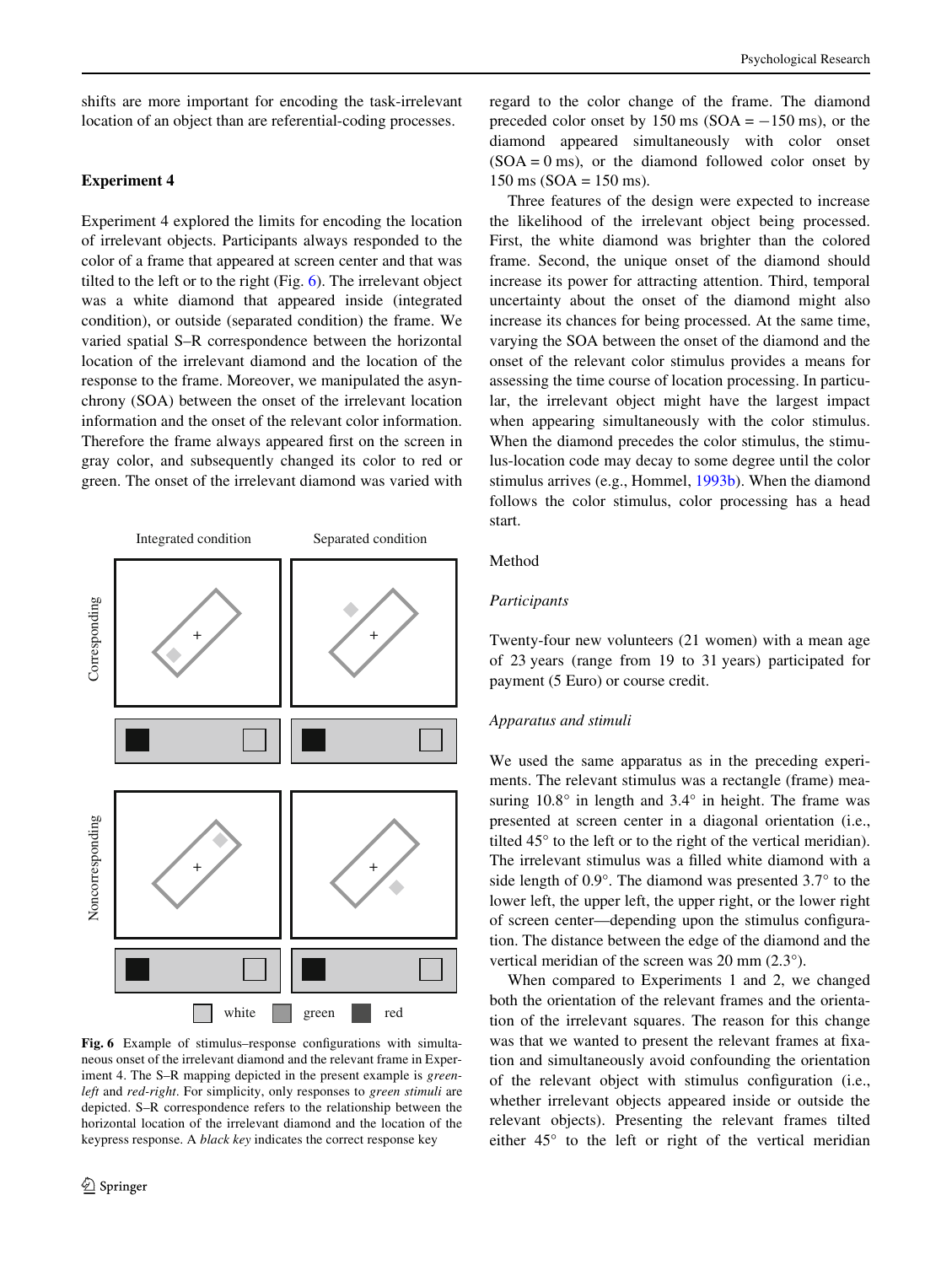allowed us to present the irrelevant objects (i.e., diamonds) at the same locations regardless of whether they appeared inside or outside the frames.

There were two basic stimulus configurations in Experiment 4 (Fig. [6\)](#page-9-0). In the integrated condition the white diamond appeared inside the frame at one of the short sides. In the separated condition the white diamond appeared outside the frame at one of the long sides. All visual stimuli were presented on a black background.

# *Procedure*

At the beginning of the experiment, the instructions appeared on the screen and informed participants about the stimulus conditions and the task. Then there was a practice period of 48 trials. In the experimental phase, participants worked through 10 blocks of 48 trials each. There were two additional warm-up trials at the beginning of each block, which were not recorded. A complete session lasted about 30 min.

The sequence of events in a trial began with a clear screen for 500 ms, followed by presentation of the fixation mark at screen center for 500 ms. Next, the tilted frame was added to the display in gray color and stayed there for 500 ms. Then the frame changed its color to green or red and remained for 1,000 ms or until a response had occurred. Participants were instructed to press the left or right control key on a standard keyboard as quickly as possible to the color of the frame. Depending on the SOA condition, the white diamond appeared 150 ms before the color change, or simultaneously with the color change, or 150 ms after the color change, and stayed as long as the frame and the fixation point (i.e., until a response had occurred or after 1,000 ms had elapsed). The procedure followed those of the preceding experiments in each other respect.

#### *Design*

The experiment had a  $2 \times 3 \times 2$  within-subjects design. The first variable was stimulus configuration, which had two levels (i.e., integrated condition vs. separated condition; see Fig. [6](#page-9-0)). The second variable was the SOA between the onset of the diamond and the onset of the color change with three levels  $(-150 \text{ ms}$ : diamond preceded color change; 0 ms: simultaneous onset; 150 ms: diamond followed color change). The third variable was S–R correspondence (corresponding vs. noncorresponding), which referred to the spatial correspondence between the location of the irrelevant white diamond and the response to the colored frame. Each combination of the different levels of the three experimental variables was presented in random order to the participants.

#### Results

#### *Response times*

Figure [7](#page-10-0) shows the median RTs of correct responses for the 12 experimental conditions in Experiment 4. Median RTs of correct responses were subjected to a three-factorial ANOVA with stimulus configuration, SOA, and S–R correspondence as within-subjects variables. The main effect of stimulus configuration was not significant,  $F(1, 23) = 1.54$ ,  $MSE = 111.25$ ,  $p = .23$ . However, the main effect of SOA was significant,  $F(2, 46) = 45.70$ ,  $MSE = 307.47$ ,  $p < .001$ , demonstrating shorter RTs when the diamond appeared before  $(M = 394 \text{ ms})$  or simultaneously with the color stimulus ( $M = 388$  ms) than when it followed the color stimulus  $(M = 411 \text{ ms})$ . A significant main effect of S–R correspondence,  $F(1, 23) = 21.22$ , MSE = 173.57,  $p < .001$ , demonstrated shorter RTs with corresponding than with noncorresponding (394 vs. 401 ms) conditions. The only significant interaction occurred between SOA and S–R correspondence,  $F(2, 46) = 6.44$ , MSE = 105.49,  $p < .01$ , indicating that Simon effects varied across SOA levels (all other interactions: *F* < 1). Separate two-way ANOVAs revealed significant Simon effects when the diamond preceded the color stimulus (390 vs. 398 ms),  $F(1, 23) = 9.73$ ,  $MSE = 160.29$ ,  $p < .01$ , and when the diamond appeared simultaneously with the color stimulus (382 vs. 394 ms),  $F(1, 23) = 35.58$ , MSE = 96.46,  $p < .001$ . In contrast, there was no Simon effect when the diamond followed the color stimulus (411 vs. 412 ms),  $F(1, 23) < 1, p = .54$ .

## *Error percentages*

A three-factorial ANOVA on error percentages revealed a significant main effect of SOA,  $F(2, 46) = 7.71$ , MSE = 7.04,



<span id="page-10-0"></span>**Fig. 7** Median RTs observed in Experiment 4. *Error bars* indicate standard errors between participants  $(N = 24)$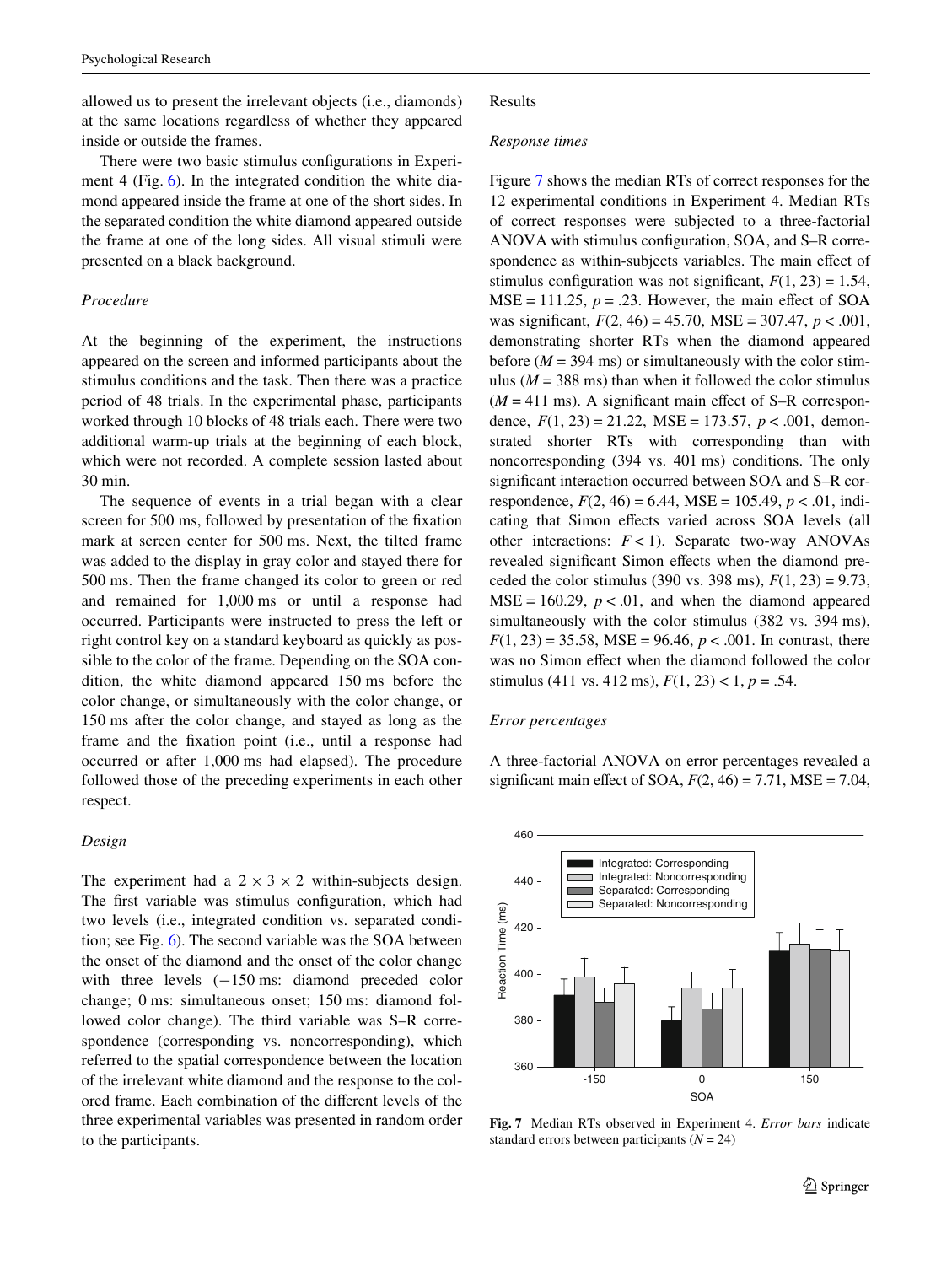$p < .01$ , and a significant interaction between SOA and stimulus configuration,  $F(2, 46) = 4.33$ ,  $MSE = 3.93$ ,  $p < .05$ . The main effect of SOA meant that errors decreased across SOA levels (from 3.6, 2.5, to 2.1%). The interaction indicated that the decrease of errors across SOA was more pronounced for diamonds outside the frame  $(4.0,$ 2.6, 1.7%) than for diamonds inside the frame (3.1, 2.5, 2.5%). None of the remaining  $F$  tests was significant (all  $F < 1.2$ , all  $p > .25$ ).

# Discussion

The results of Experiment 4 again demonstrated very small Simon effects from the horizontal location of an irrelevant object, even though we attempted to make the processing of the irrelevant object as likely as possible. In particular, the irrelevant object was brighter than the relevant object, it had a unique onset in the visual field, and its onset was temporally unpredictable. Nevertheless, the location of the irrelevant object produced Simon effects of less than 10 ms, which is not larger as in the preceding experiments, and clearly smaller than Simon effects resulting from the location of a relevant object. These results suggest that the location of an irrelevant object is processed less efficiently, even when being very salient.

One might ask why the irrelevant stimuli were not more effective in producing a Simon effect even though we attempted to make them as salient as possible. Note, however, that the frame always appeared (in gray color) before the diamond and the diamond was never a relevant stimulus in Experiment 4. These conditions most likely allowed participants to effectively focus their spatial attention onto the relevant stimulus (i.e., the frame) well before the irrelevant location stimulus appeared, preventing the irrelevant object from capturing spatial attention in the large majority of trials. These results are fully consistent with previous studies demonstrating that the opportunity to focus spatial attention onto a relevant location can prevent an irrelevant stimulus having an abrupt visual onset somewhere else to capture attention (e.g., Yantis & Jonides, [1990](#page-13-17)).

# **General discussion**

The purpose of our study was twofold. One purpose was to further explore the mechanisms of location coding in the Simon task. Another purpose was to assess the automaticity of location processing by comparing the effects of processing the location of relevant objects to the effects of processing the location of irrelevant objects.

In Experiments 1 to 3, participants responded to the color of one of two objects, a rectangular frame or a square, with a lateral keypress, and we varied spatial S–R correspondence between the locations of the objects and the location of the response. In Experiments 1 and 2, the frame always appeared at a central location, whereas the horizontal location of the square varied randomly from trial to trial. In both experiments, we observed strong Simon effects from square location when participants responded to the square, while we found negligible Simon effects from square location when participants responded to the frame. Participants always responded to the frame in Experiment 4, and the results replicated the negligible Simon effects from the location of an irrelevant square even though the square had a unique and temporally unpredictable onset in the display. Finally, in Experiment 3, the square always appeared at a central location, whereas the horizontal location of the frame varied randomly from trial to trial. Results demonstrated an inverted Simon effect from relative square location within the frame when participants responded to the square, which corresponds to a Simon effect from absolute frame location on the screen. In contrast, we observed normal Simon effects from absolute frame location when participants responded to the frame, and the presence of a square within the frame did not affect these effects.

The present set of results clearly shows that the location of an irrelevant object in the visual field is processed to a much smaller extent than the location of a relevant object. To be more precise, the location of relevant objects produced significant Simon effects of about 33 ms in Experiments 1 and 2, whereas the location of irrelevant objects produced Simon effects of only 9 ms, on average, which were not always significant. Moreover, our attempts to increase the likelihood of processing the irrelevant object in Experiment 4 failed because the location of the irrelevant object still produced Simon effects of only 7 ms in that experiment. Together, the results demonstrate that human observers are quite effective in restricting their attention on a relevant object, even though they tend to process both relevant and irrelevant features of the attended object (e.g., Duncan, [1984](#page-13-18)). The pattern of results observed here with the Simon task is consistent with findings from other filtering tasks, as the Eriksen flanker task (e.g., Kramer & Jacobson, [1991\)](#page-13-10) or the Stroop task (e.g., Wühr & Waszak, [2003](#page-13-11)).

Two mechanisms have been proposed to explain the formation of a spatial stimulus code in the Simon task, attention shifts and referential coding. According to the former account, the direction of an attention shift to the location of the imperative stimulus produces the location code that activates a spatially corresponding response code (see, Sto-ffer & Umiltà, [1997](#page-13-8), for a review). In contrast, according to the latter account, a special mechanism encodes the relative location of the imperative stimulus with regard to a salient reference stimulus as, for example, the fixation point (Hommel, [1993a\)](#page-13-9). The results of Experiments 1 and 2 are consistent with the attention-shift account. The lateral location of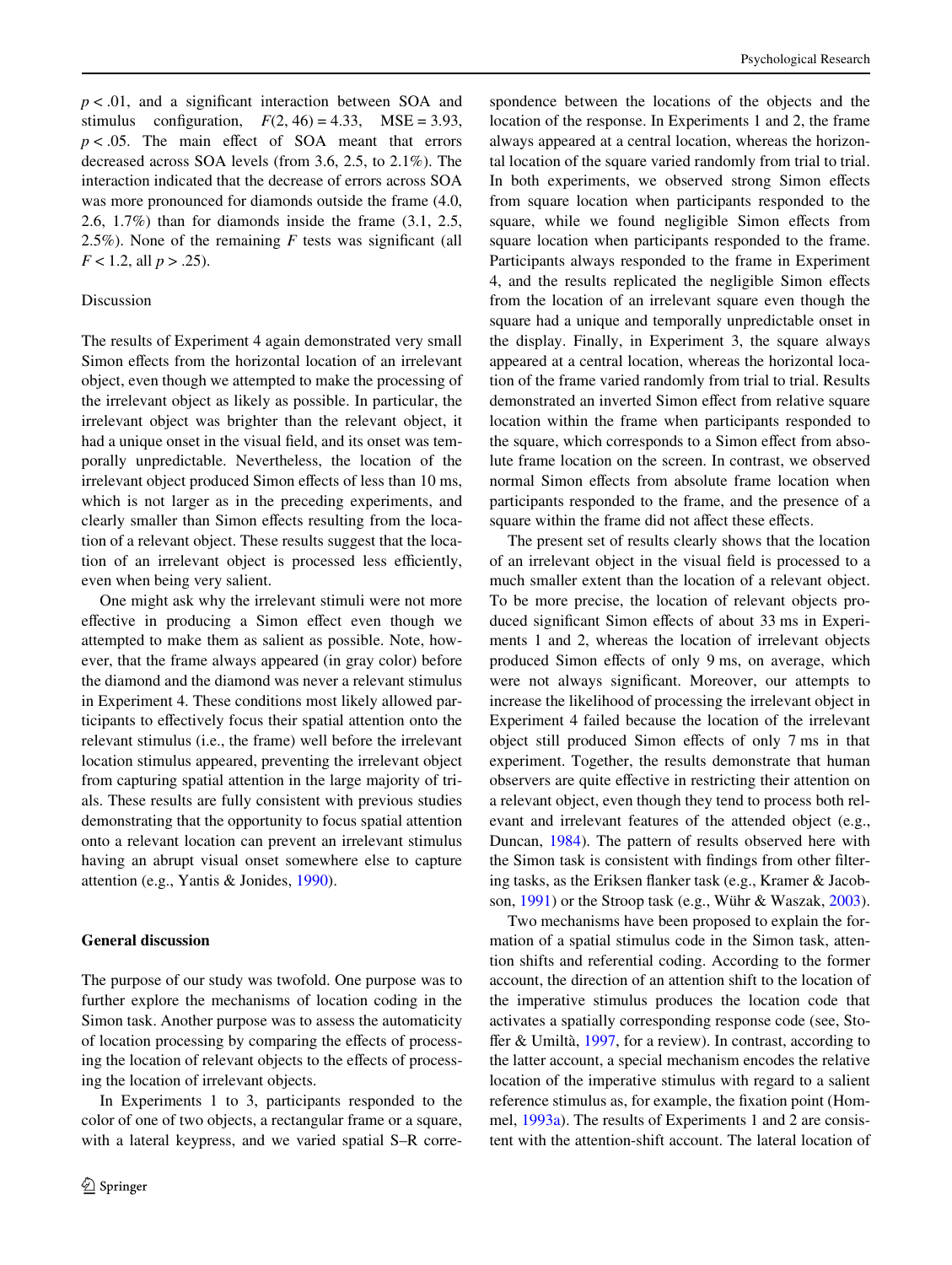the square produced much larger Simon effects when it was relevant because attention was shifted much more often to a relevant square than to an irrelevant square. In contrast, the small or negligible Simon effect with the central frame as the relevant object appears less consistent with the referential-coding account for two reasons. First, there is no a priori reason to assume a limit in the encoding of multiple objects simultaneously. In other words, one could have expected encoding of the irrelevant square with regard to the relevant frame. Second, one could have also expected lateral location of the irrelevant square to affect localization of the relevant frame, producing a trend towards an inverted Simon effect. However, it is possible to reconcile the referential-coding account with the results of Experiments 1, 2 and 4 by assuming that relevant objects produce much stronger spatial codes than irrelevant objects.

The results of Experiment 3 provide more direct support for the attention-shift account, however. In this experiment, participants either responded to a central square or to a lateral frame. Results demonstrated an inverted Simon effect with regard to the relative location of the relevant square within the frame, and normal Simon effects with regard to the absolute location of the relevant frame on the screen. The attention-shift account can explain the results in assuming that the focus of spatial attention was drawn towards the center of the frame regardless of whether it was relevant or not. In contrast, the referential-coding account has particular problems in explaining the inverted Simon effects with the central square as the relevant stimulus. Referential coding should have preferentially encoded the relative location of the relevant square within the surrounding frame, and this process should have produced a normal Simon effect of relative square location, but the opposite result was obtained. Thus, to summarize, it seems fair to conclude that the attention-shift account is more consistent with the present pattern of results than is the referentialcoding account.

What do the present results tell us about the automaticity of location processing in the Simon task? As described in the Introduction, the Simon effect is commonly seen as arising from two consecutive steps of automatic processing (e.g., Lu & Proctor, 1995; Stoffer & Umiltà, [1997](#page-13-8)). In a first step, the irrelevant location stimulus is encoded; in a second step the stimulus-location code activates a spatially corresponding response code. The present study is concerned with the question of whether the first step (i.e., the encoding of stimulus location) runs in an automatic fashion or not. The literature provides two major criteria for an automatic process: insensitivity from manipulations of processing load and independence from the intentions of the observer (e.g., Posner & Snyder, [1975](#page-13-19); Yantis & Jonides, [1990](#page-13-17)). The present study investigated whether the encoding of stimulus locations is independent from the observers'

intentions (Müsseler, Wühr, & Umiltà, [2006](#page-13-20), for an investigation of the load-insensitivity criterion). In particular, we investigated whether observers encode only the (irrelevant) locations of relevant (i.e., attended) objects or whether observers also encode the (irrelevant) locations of irrelevant (i.e., unattended) objects. The results of the present study suggest that observers encode the location of an irrelevant object to a much lesser degree than the location of a relevant object, demonstrating that intentions have a large effect on location processing. Thus, location processing in the Simon task is certainly not strongly automatic.

The residual Simon effects resulting from the location of an irrelevant object that were observed in the present Experiments 2 and 4 might indicate that location processing is at least partly automatic, in the sense that participants cannot completely avoid encoding the location of irrelevant objects. However, the question is whether complete control is to be expected in a situation like those in the present experiments. Note that the experimental conditions made the task of ignoring the irrelevant objects quite difficult. First, in Experiments 1 and 2, the to-be-ignored shape in a given trial was a relevant stimulus in other trials of the same experiment. Second, the to-be-ignored stimulus was perceptually more salient (in terms of luminance) than the relevant stimulus in Experiments 2 and 4. Interestingly, the irrelevant object failed to produce a Simon effect in Experiment 1, whereas the irrelevant object produced residual Simon effects in Experiments 2 and 4. This pattern of results suggests that participants found it more difficult to ignore a perceptually very salient stimulus (in Experiments 2 and 4) than to ignore an occasionally relevant stimulus (in Experiment 1).

To summarize, the present set of results demonstrate that location-based response activation in the Simon task is not strongly automatic, as was suggested by Kornblum et al.  $(1990)$ . A cognitive process is defined as strongly automatic if it runs independent from the current intentions of the observer (e.g., Kahneman & Treisman, [1984\)](#page-13-0). The present results demonstrate, however, that intentions play a role for the processing of stimulus location because the location of a relevant object is encoded to a much stronger degree than the location of an irrelevant object.

**Acknowledgment** We thank Bianca Roth for running the experiments.

## **References**

- <span id="page-12-1"></span>Bertelson, P. (1999). Ventriloquism: A case of cross-modal perceptual grouping. In G. Aschersleben, T. Bachmann, & J. Müsseler (Eds.), *Cognitive contributions to the perception of spatial and temporal events* (pp. 347–362). Amsterdam: North-Holland.
- <span id="page-12-0"></span>Bertelson, P., Vroomen, J., de Gelder, B., & Driver, J. (2000). The ventriloquist effect does not depend on the direction of deliberate visual attention. *Perception & Psychophysics, 62*, 321–332.